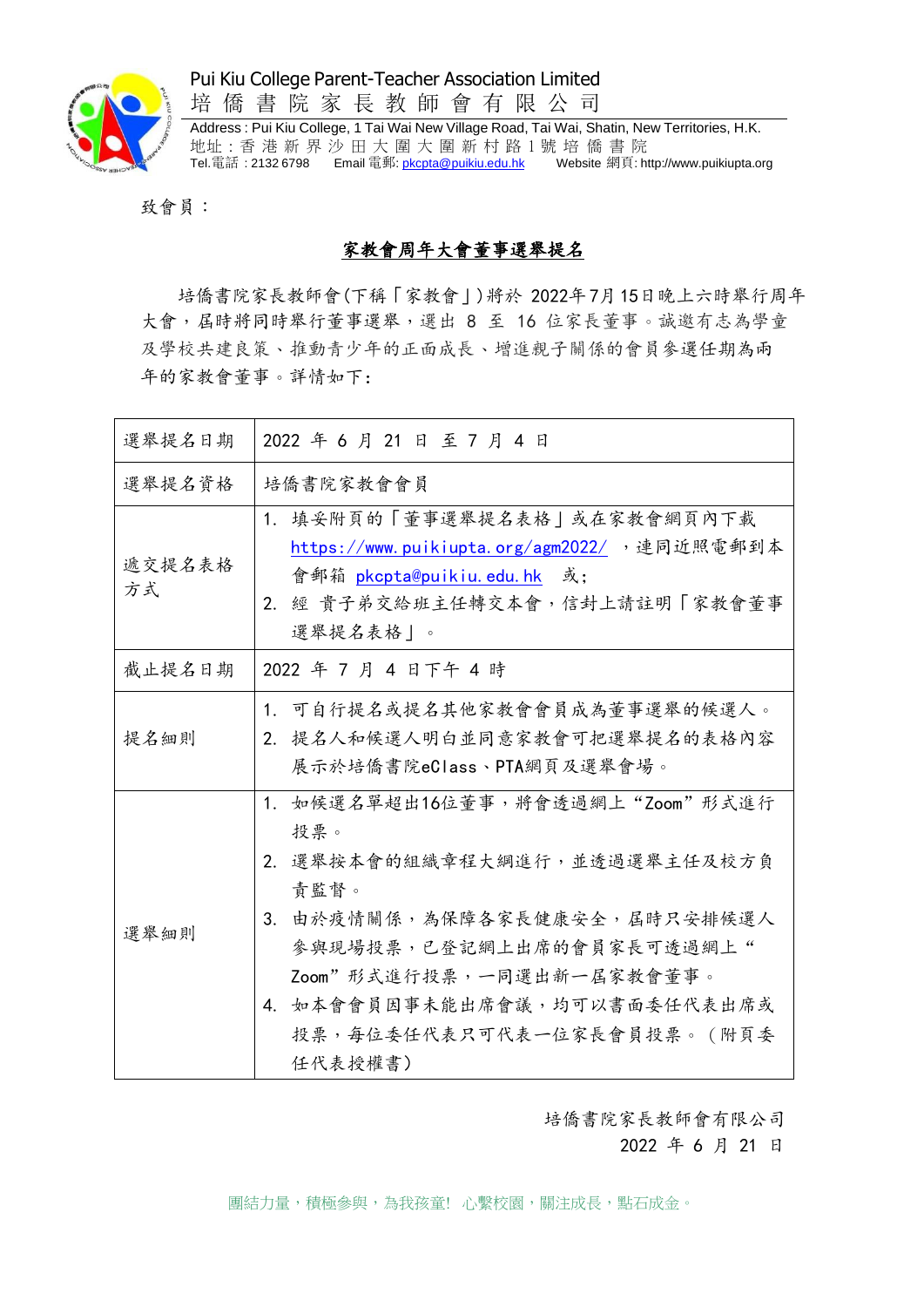## Pui Kiu College Parent-Teacher Association Limited



培 僑 書 院 家 長 教 師 會 有 限 公 司

Address : Pui Kiu College, 1 Tai Wai New Village Road, Tai Wai, Shatin, New Territories, H.K. 地址 : 香 港 新 界 沙 田 大 圍 大 圍 新 村 路 1 號 培 僑 書 院 Tel.電話:2132 6798 Email 電郵: <u>[pkcpta@puikiu.edu.hk](mailto:pkcpta@puikiu.edu.hk)</u> Website 網頁[: http://www.puikiupta.org](http://www.puikiupta.org/)

| 董事選舉提名表格<br><b>NOMINATION FORM FOR DIRECTORS' ELECTION</b><br>(選舉日期 Date of Election: 15/7/2022)<br>(提名截止日期 Deadline for Nomination: 4/7/2022 - 4pm)<br>候選人資料Particulars of Candidate<br>中文姓名<br>學生班別<br>English Name(Surname first)<br><b>Student in Class</b><br>本人在簽署前經已參閱並同意提名通告之細則。 |                                                                                                             |         |                         |  | 近<br>照<br>張 |  |  |
|------------------------------------------------------------------------------------------------------------------------------------------------------------------------------------------------------------------------------------------------------------------------------------------|-------------------------------------------------------------------------------------------------------------|---------|-------------------------|--|-------------|--|--|
|                                                                                                                                                                                                                                                                                          | I have read and agreed to the Terms of Nominations notice before signing.                                   |         |                         |  |             |  |  |
| 簽署 Signature                                                                                                                                                                                                                                                                             |                                                                                                             | 日期 Date |                         |  |             |  |  |
|                                                                                                                                                                                                                                                                                          | 提名人資料(如屬自我提名,以下方格不用填寫)<br>Particulars of Nominator (No need to fill in following boxes for self nomination) |         |                         |  |             |  |  |
| 中文姓名                                                                                                                                                                                                                                                                                     | <b>English Name</b> (Surname first)                                                                         |         | 學生班別                    |  |             |  |  |
|                                                                                                                                                                                                                                                                                          |                                                                                                             |         | <b>Student in Class</b> |  |             |  |  |
|                                                                                                                                                                                                                                                                                          | 本人在簽署前經已參閱並同意提名通告之細則。                                                                                       |         |                         |  |             |  |  |
|                                                                                                                                                                                                                                                                                          | I have read and agreed to the Terms of Nominations notice before signing.                                   |         |                         |  |             |  |  |
| 簽署 Signature                                                                                                                                                                                                                                                                             |                                                                                                             | 日期 Date |                         |  |             |  |  |
|                                                                                                                                                                                                                                                                                          | 候選人自我推介 Self introduction by Candidate                                                                      |         |                         |  |             |  |  |
|                                                                                                                                                                                                                                                                                          |                                                                                                             |         |                         |  |             |  |  |
|                                                                                                                                                                                                                                                                                          |                                                                                                             |         |                         |  |             |  |  |
|                                                                                                                                                                                                                                                                                          |                                                                                                             |         |                         |  |             |  |  |
|                                                                                                                                                                                                                                                                                          |                                                                                                             |         |                         |  |             |  |  |
|                                                                                                                                                                                                                                                                                          |                                                                                                             |         |                         |  |             |  |  |
|                                                                                                                                                                                                                                                                                          |                                                                                                             |         |                         |  |             |  |  |
|                                                                                                                                                                                                                                                                                          |                                                                                                             |         |                         |  |             |  |  |
|                                                                                                                                                                                                                                                                                          |                                                                                                             |         |                         |  |             |  |  |
|                                                                                                                                                                                                                                                                                          |                                                                                                             |         |                         |  |             |  |  |
|                                                                                                                                                                                                                                                                                          |                                                                                                             |         |                         |  |             |  |  |

*For official use only*

Membership No. of Candidate Candidate Candidate No. assigned

團結力量,積極參與,為我孩童!心繫校園,關注成長,點石成金。